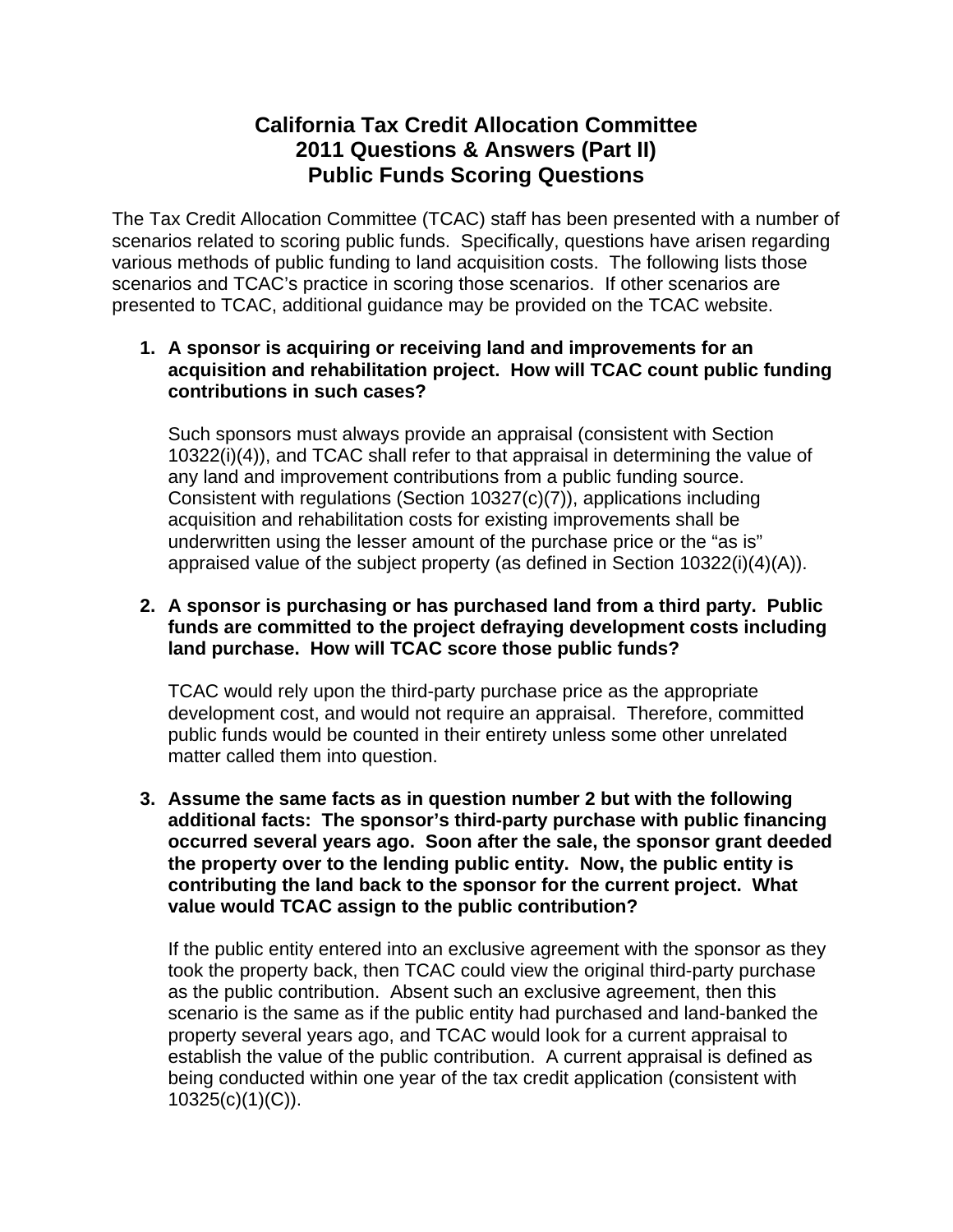1

**4. A sponsor is purchasing a property from a public funding source and the public funding source is either carrying back paper or otherwise providing soft financing equal to or in excess of the appraised value of that property. Must a sponsor provide an appraisal in the application? Would TCAC discount the public funding for scoring purposes if the sales price exceeds the appraised value of the land?** 

Yes. The sponsor must submit an appraisal completed within the year prior to the application due date. For example, a site appraised at \$4 million is being sold by a local public entity to the project sponsor for \$6 million. Assume the public funding source is either lending \$6 million for the land purchase or more than \$6 million to defray development costs generally. In this case TCAC would discount the committed public funding amount by the \$2 million difference between the appraised value and the sales price. In the development budget, you may include the \$4 million amount instead of the \$6 million amount for the "total land cost/acquisition" line item. $1$  It may be in the applicant's competitive advantage to include the lower figure in the development budget. While the presented scenario describes a land sale by the public entity, TCAC views such a sale involving the public entity carrying back paper or providing a soft loan in excess of the appraised value as a donation under the regulatory intent (Section 10325(c)(1(C)).

**5. A public agency is providing land through a disposition and development agreement (DDA) and leasing it or otherwise transferring it to the sponsor. Would the same guidance in question #4 above apply?** 

Yes. TCAC views such agreements as a donation under the regulatory intent (Section 10325(c)(1(C)).

**6. Assume a sponsor acquires a property from a third party and donates the land to a public entity who donates it back to the sponsor. Would TCAC competitively score the value of the public source's commitment to contribute the land back to the sponsor or partnership?** 

No. In this case, the public entity would not have made a net contribution to the project.

<span id="page-1-0"></span> $1$  If you enter the higher amount in the development budget, the "Final Tie Breaker Self-Score" tab in the Excel application will need to be adjusted. Please contact TCAC staff.